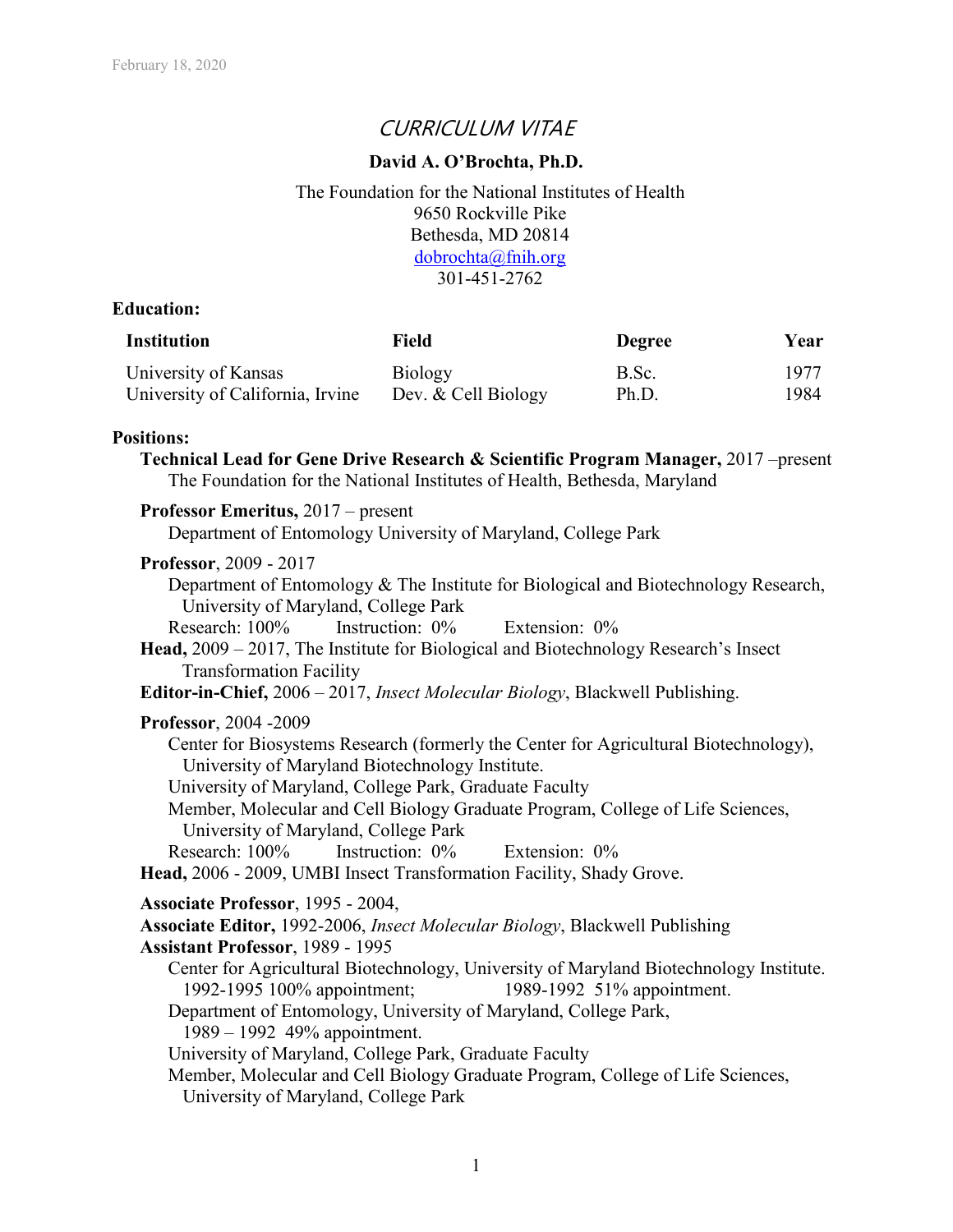Research: 100% Instruction: 0% Extension: 0%

## **Postdoctoral Fellow (GS-11)**, 1986-1989,

USDA-ARS, Insect Attractants Behavior and Basic Biology Laboratory, Gainesville, FL. Laboratory of: Dr. Alfred M. Handler. Research: 100% Instruction: 0% Extension: 0%

## **Postdoctoral Fellow**, 1985-1986,

Department of Biology, University of California, San Diego. Laboratory of: Dr. Donald R. Helinski. Research: 100% Instruction: 0% Extension: 0%

#### **Research and Teaching Assistant,** 1979-1984,

Developmental and Cell Biology Department, University of California, Irvine. Laboratory of: Dr. Peter J. Bryant.

## **Professional Memberships:**

Genetics Society of America, member Entomological Society of America, member American Society of Tropical Medicine and Hygiene, member

#### **Publications (selected)**

**O'Brochta, D.A**., Alford, R., Harrell, R., Aluvihare, C., Eappen, A.G., Li, T., Chakravarty, S., Sim, B.K.L., Hoffman, S.L., and Billingsley, P.F. (2019). Is Saglin a mosquito salivary gland receptor for Plasmodium falciparum? Malaria Journal *18*.

- **O'Brochta, D.A**., Tonui, W.K., Dass, B., and James, S. (2019). A Cross-Sectional Survey of Biosafety Professionals Regarding Genetically Modified Insects. Applied Biosafety, 1535676019888047.
- Reid, W., Pilitt, K., Alford, R., Cervantes-Medina, A., Yu, H., Aluvihare, C., Harrell, R., and **O'Brochta, D.A.** (2018). An Anopheles stephensi Promoter-Trap: Augmenting Genome Annotation and Functional Genomics. G3-Genes Genomes Genetics *8*, 3119-3130.

Scott, M.J., Gould, F., Lorenzen, M., Grubbs, N., Edwards, O., and **O'Brochta, D**. (2018). Agricultural production: assessment of the potential use of Cas9-mediated gene drive systems for agricultural pest control. Journal of Responsible Innovation *5*, S98-S120.

- Häcker I, Harrell RA, Eichner G, Pilitt KL, **O'Brochta** DA, Handler AM, Schetelig MF. 2017 Cre/lox-Recombinase-Mediated Cassette Exchange for Reversible Site-Specific Genomic Targeting of the Disease Vector, Aedes aegypti. Sci Rep. 2017 Mar 7;7:43883. doi: 10.1038/srep43883
- Riabinina O, Task D, Marr E, Lin CC, Alford R, **O'Brochta** DA, Potter CJ. 2016. Organization of olfactory centres in the malaria mosquito Anopheles gambiae. Nat Commun. 7:13010. doi: 10.1038/ncomms13010.
- Criscione, F., O'Brochta, D. A., Reid, W., 2015 Genetic technologies for disease vectors. *Current Opinion in Insect Science* **10:** 90-97doi: 10.1016/j.cois.2015.04.012.
- Reid, W., O'Brochta, D. A., 2016 Applications of genome editing in insects. *Current Opinion in Insect Science* **13:** 43-54doi: 10.1016/j.cois.2015.11.001.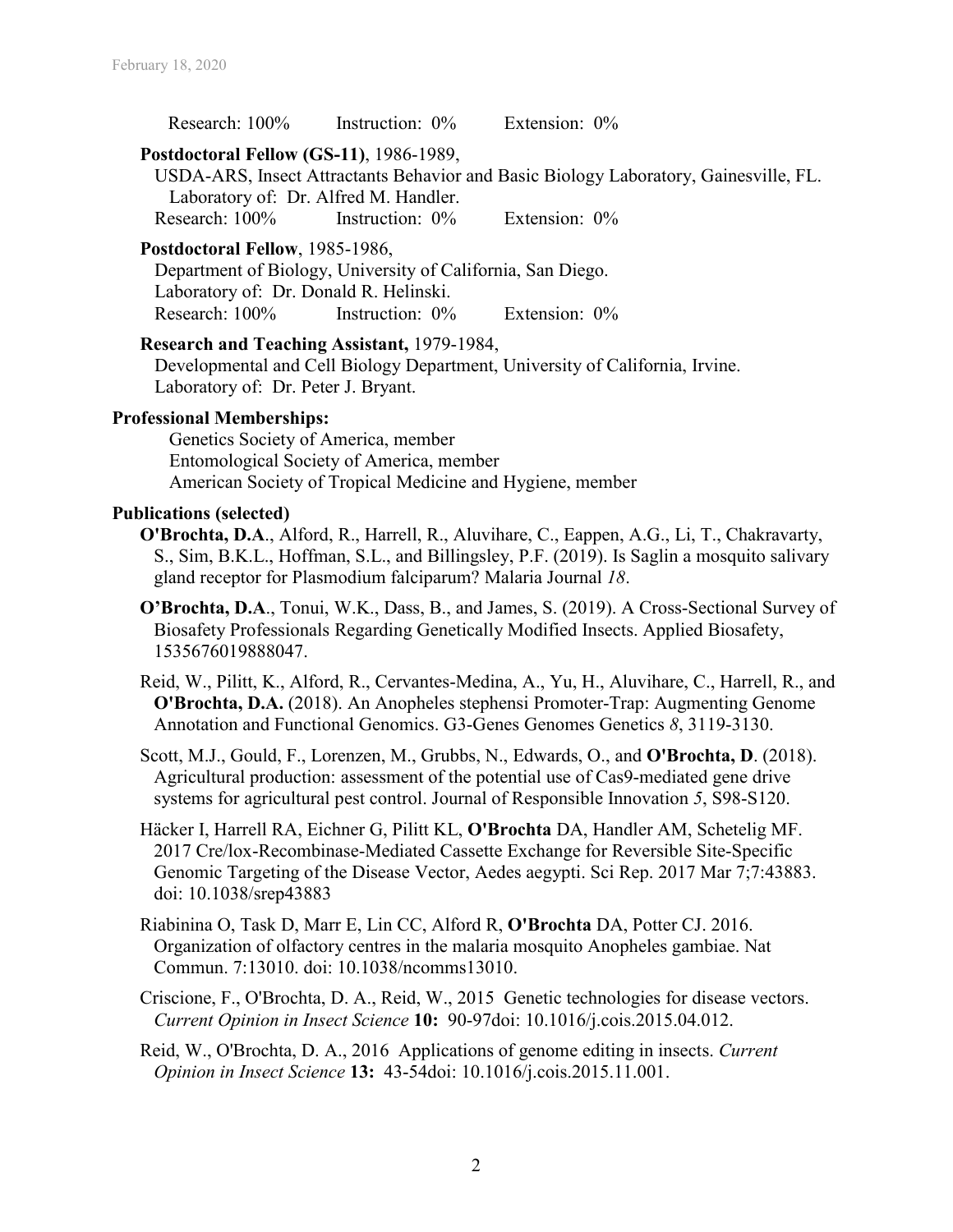- Xu, H. F., O'Brochta, D. A., 2015 Advanced technologies for genetically manipulating the silkworm Bombyx mori, a model Lepidopteran insect. *Proceedings of the Royal Society B-Biological Sciences* **282:** doi: 10.1098/rspb.2015.0487.
- O'Brochta DA, George K, Xu H (2014a) Transposon-based Technologies for Insects. In *Transgenic Insects: Techniques and Applications*, Benedict MQ (ed). Wallingford: CABI
- O'Brochta DA, George K, Xu H (2014b) Transposons for Insect Transformation. In *Transgenic Insects: Techniques and Applications*, Benedict MQ (ed). Wallingford, UK: CABI
- Palavasam A, Esnault C, **O'Brochta DA** (2013) Post-integration silencing of piggyBac transposable elements in Aedes aegypti. PLoS ONE 8(7): e68454
- **O'Brochta DA**, Pilitt KL, Harrell II RA, Aluvihare C, Alford RT (2012) Gal4-based enhancer-trapping in the malaria mosquito Anopheles stephensi. G3: Genes, Genomes,Genetics 2: 1305-1315.
- **O'Brochta DA**, Alford RT, Pilitt KL, Aluvihare CU, Harrell RA (2011) piggyBac transposon remobilization and enhancer detection in Anopheles mosquitoes. Proceedings of the National Academy of Sciences of the United States of America 108: 16339-16344.
- **O'Brochta, D.A**., Stosic, C.D., Pilitt, K., Subramanian, R.A., Hice, R.H. and Atkinson, P.W. (2009). Transpositionally active episomal *hAT* elements. BMC Mol. Biol. 10.
- Sethuraman, N., Fraser Jr, M.J, Eggleston, P., and **D.A. O'Brochta**. 2007. Post-integration stability of piggyBac in Aedes aegypti. Insect Biochem Mol Biol. 37:941-951.
- O'Brochta, D. A., Subramanian, R. A., Orsetti, J., Peckham, E., Nolan, N., Arensburger, P., Atkinson, P. W. and J. D. Charlwood. (2006). hAT element population genetics in Anopheles gambiae s.l. in Mozambique. Genetica. 27:185-98.
- Arensburger P, Kim YJ, Orsetti J, Aluvihare C, **O'Brochta DA**, Atkinson PW. 2005 An Active Transposable Element, *Herves*, From the African Malaria Mosquito Anopheles gambiae. Genetics. 169(2):697-708.
- Rowan, K., Orsetti, Atkinson, P.W., and **D. A. O'Brochta**. (2004). *Tn5* as an insect gene vector. Insect Bioch. Molec. Biol. 34:695-705.
- Irvin, N., M. S. Hoddle, D. A. O'Brochta, B. Carey and P. W. Atkinson. (2004). Assessing fitness costs for transgenic Aedes aegypti expressing the green fluorescent protein marker and transposase genes. Proc. Natl. Acad. Sci. 1001:891-896.
- Kim, W., H. Koo, A. M. Richman, D. Seeley, J. Vizioli, A. D. Klocko and **D. A. O'Brochta**. (2004). Ectopic expression of a cecropin transgene in the human malaria vector mosquito *Anopheles gambiae* (Diptera: Culicidae): Effects on susceptibility to *Plasmodium*. J. Med. Ent. 41:447-455
- **O'Brochta, D. A.,** N. Sethuraman, R. Wilson, R. H. Hice, A. C. Pinkerton, C. S. Levesque, D. K. Bideshi, N. Jasinskiene, C. J. Coates, A. A. James, M. J. Lehane and P. W. Atkinson. (2003). Gene vector and transposable element behavior in mosquitoes. J. Exp. Biol. 206:3823-3834.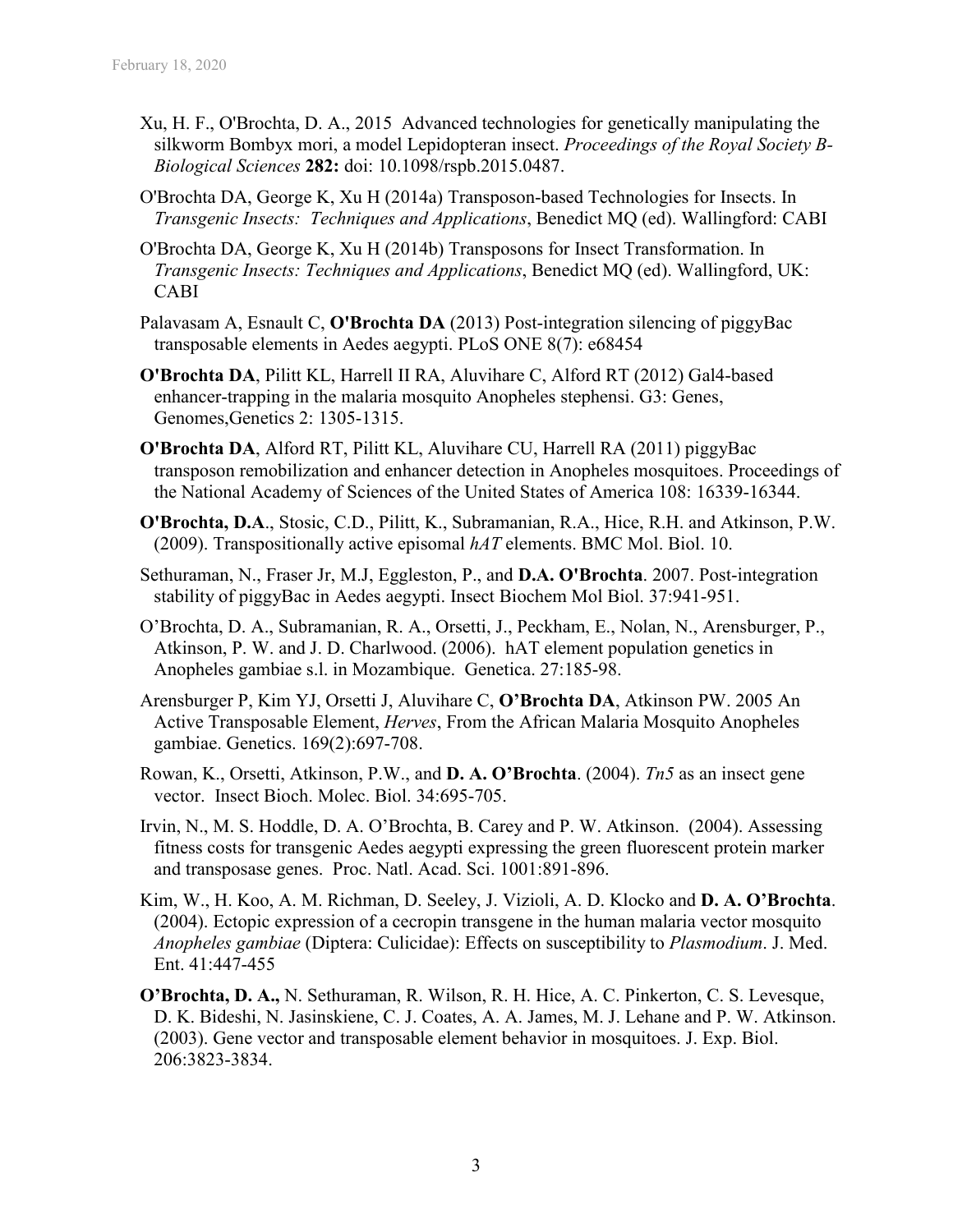- Wilson, R., Orsetti, J., Klocko, A. D., Aluvihare, C., Peckham, E., Atkinson, P. W., Lehane, M. J. and **D. A. O'Brochta**. (2003). Post-integration behavior of a *mariner* gene vector in *Aedes aegypti*. Insect Biochem. Molec. Biol 33:853-63.
- Holt R. A., et al. (2002). The genome sequence of the malaria mosquito *Anopheles gambiae*. Science. 298:129-49.
- Allen, M. L., **D. A. O'Brochta**, P. W. Atkinson and C. S. Levesque, (2001). Stable, germline transformation of *Culex quinquefasciatus* (Diptera: Culicidae). J. Med. Entomol. 38:701-710.
- Sundararajan, P., P. W. Atkinson and **D. A. O'Brochta**, (1999). Transposable element interactions in insects: Crossmobilization of *Hermes* and *hobo*. Insect Molec. Biol*.* 8:359- 368.
- Sarkar, A., K. Yardley, P. W. Atkinson, A. A. James and **D. A. O'Brochta**, (1997). Transposition of the *Hermes* element in embryos of the vector mosquito, *Aedes aegypti*. Insect Biochem. Molec. Biol. 27: 359-363.
- **O'Brochta**, **D. A.**, W. D. Warren, K. J. Saville and P. W. Atkinson, (1996). *Hermes*, a functional non-drosophilid insect gene vector from *Musca domestica*. Genetics. 142: 907- 914.
- Warren, W. D., P. W. Atkinson and **D. A. O'Brochta**, (1994). The *Hermes* transposable element from the housefly, *Musca domestica*, is a short inverted repeat-type element of the *hobo, Ac*, and *Tam3* (*hAT*) element family. Genetical Res. Camb. 64: 87-97.
- Atkinson, P. W., W. D. Warren and **D. A. O'Brochta**, (1993). The *hobo* transposable element of *Drosophila* can be cross-mobilized in houseflies and excises like the *Ac* element of maize. Proc. Natl. Acad. Sci. USA 90: 9693-9697.
- Handler, A.M. and **O'Brochta**, D.A. (1991). Prospects for gene transformation in insects. Ann. Rev. Entomol. 36:159-183.
- **O'Brochta**, D.A. and Handler, A.M. (1988). Mobility of P-elements in drosophilids and non-drosophilids. Proc. Natl. Acad. Sci. USA 85:6052-6056.

## **Complete List of Published Work in MyBibliography in PubMed**:

[http://www.ncbi.nlm.nih.gov/pubmed?term=O%27Brochta\[Author\]](http://www.ncbi.nlm.nih.gov/pubmed?term=O%27Brochta%5bAuthor)

## **Consultant/Expert:**

NIH grant review panel member and d hoc Reviewer USDA Biotechnology Risk Assessment Program NSF ad hoc grant reviewer FAO/IAEA

#### **Patents**

Gene transformation system for insects. Inventors: **D. A. O'Brochta**, W. D. Warren, and P. W. Atkinson. Patent number 5614398.

## **Courses Taught**

Eukaryote Molecular Genetics (graduate) Insects in the  $21<sup>st</sup>$  Century (graduate)